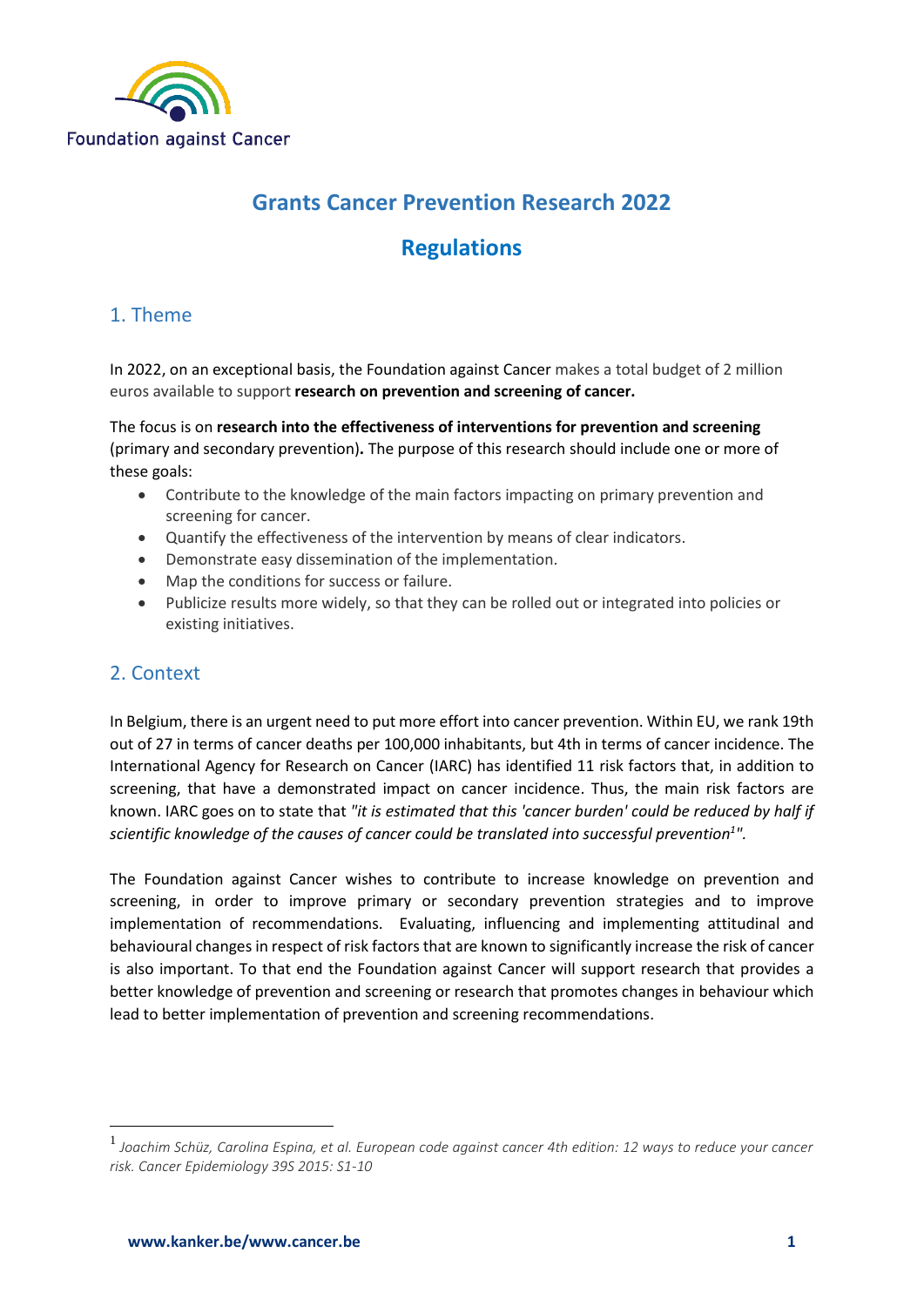

## 3. Eligibility criteria

**Project duration**: minimum 2 - maximum 4 years

**Budget**: from € 100 000 to € 250 000. This funding should cover >50% of the total research costs.

### **Projects should**:

- Focus on one of the **11 risk factors of th[e European Code Against Cancer i](https://cancer-code-europe.iarc.fr/index.php/nl/)n the area of primary prevention** namely tobacco, second-hand smoke, obesity, lack of physical activity, diet, alcohol, sun/UV exposure, cancer causing substances in the workplace, Radon, hormonal therapy and HPV & Hepatitis B infections.
- Or focus on **screening strategies (secondary prevention).**
- Conduct research on the **effectiveness of interventions** or on a **broader implementation of interventions**.

This includes:

- $\circ$  The design, implementation and evaluation of the effectiveness of an intervention
- o The research on how to broadly disseminate an intervention
- $\checkmark$  Have no commercial purpose.

An ongoing project may be considered if the following two criteria are fulfilled:

- it meets the eligibility and selection criteria;
- a detailed balance sheet is presented showing the stage already reached and the results obtained

### **Out of scope for this call:**

Research on new risk factors or etiopathology of cancer. These topics may be relevant for the call fundamental research organized by the Foundation against Cancer.

### **About lead applicants and co-applicants:**

The lead applicant, who submits and coordinates the project, has to be a person with a permanent position in a Belgian university or college of higher education.

A project can be submitted by a single lead applicant or in collaboration with maximum 2 co-applicants (persons with a permanent position in another Belgian university, a college of higher education or an officially recognized scientific institution, or with another partner with expertise in the field of primary prevention / screening and working for a legal entity under public or private law).

Individuals working in de facto associations or representing themselves cannot be co-applicants.

The lead applicant and co-applicant(s) are required to submit a financial identification sheet provided by the institution they are working for.

For each project, a single project coordinator should be appointed. This person will be responsible for implementing the project, producing the required documents and communicating the results to the Foundation against Cancer.

A lead applicant may submit only one project. He can also be co-applicant in maximum one other project.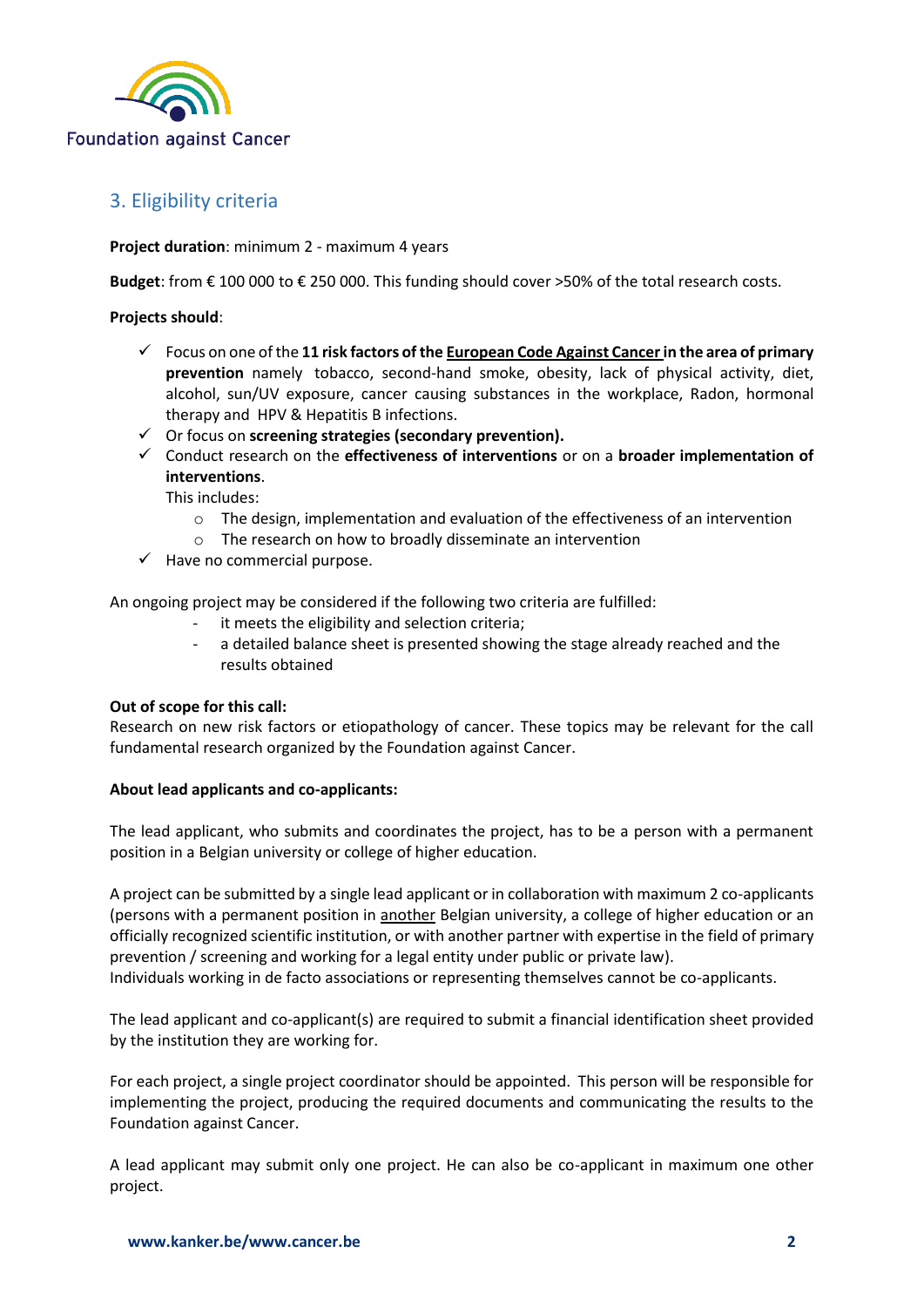

An investigator can be co-applicant in maximum two different projects.

### **Applications that do not meet the eligibility criteria will not be proposed to the jury.**

### 4. Selection criteria

### Feasibility

- $\checkmark$  Clear scientific hypothesis.
- $\checkmark$  Clear and measurable objectives.
- $\checkmark$  Time-defined actions to achieve objective.
- $\checkmark$  Clear description of the potential impact of the project and of the target group within Belgium.
- $\checkmark$  Justification for requested funding and possible co-funding.
- $\checkmark$  Prior scientific achievements of the lead applicant and co-applicant(s) and strengths of their teams.

### Impact

- $\checkmark$  Demonstrate potential impact on prevention and screening of the project, including potential number of beneficiaries.
- $\checkmark$  Measurement of the effectiveness of the intervention by means of clear indicators.
- $\checkmark$  If applicable, special attention for vulnerable target groups.
- $\checkmark$  Mapping the conditions for success or failure.

### Quality

- $\checkmark$  Guaranteeing the quality of the research and/or the intervention.
- $\checkmark$  Follow-up.
- $\checkmark$  Evaluation (methodology).

### Sustainability

- $\checkmark$  Demonstrating easy dissemination of the implementation.
- $\checkmark$  Publicize any success or failure widely so that they can be rolled out or integrated into policies or existing initiatives.

### 5. General provisions

The funding will be granted for a maximum period of 4 years and will be used to finance:

- $\checkmark$  Materials directly related to the implementation and execution of the project;
- $\checkmark$  Costs directly related to the implementation and execution of the project;
- $\checkmark$  Staffing directly related to the implementation and execution of the project.

The funding cannot be used to fund:

 $\checkmark$  Overheads (general costs such as heating, water, electricity, catering for internal meetings, licences for general software, insurance, maintenance of premises and equipment, etc.);